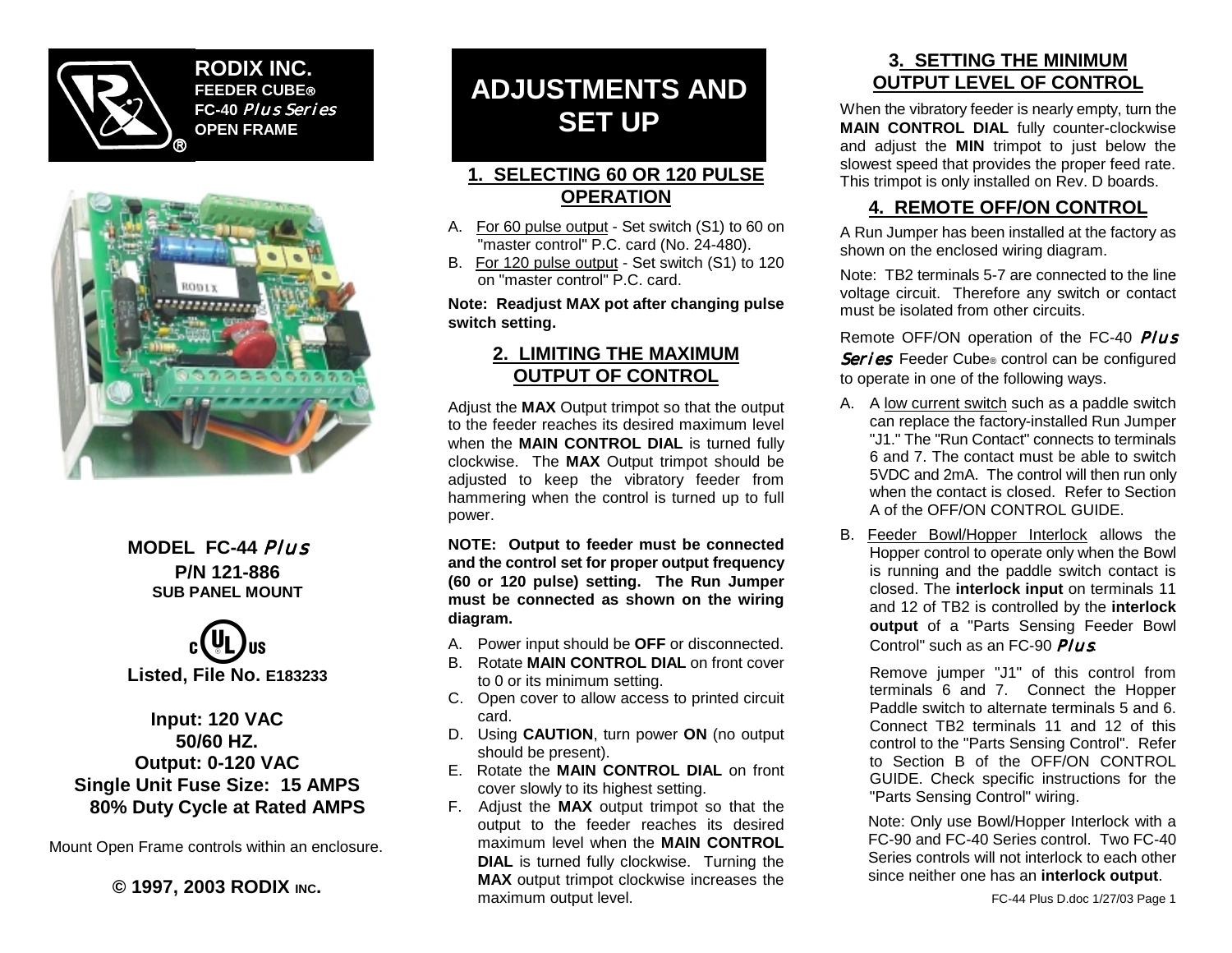- C. Low Voltage DC can be used to turn the control **ON** and **OFF.** Move jumper "J1" from terminal 7, to terminal 5, (6 remains the same). Then connect the positive signal (+5 to 30VDC @ 10mA) to terminal 12 and the negative to terminal 11 of TB2. The control will now turn **ON** when the DC signal is present at terminals 11 and 12 of TB2. This input is optically isolated. Refer to Section C of the OFF/ON CONTROL GUIDE.
- D. AC Voltage may be used to turn the control **ON** and **OFF**. This requires a 105-250VAC signal, with 2mA maximum off-state leakage. Set up the control by moving the jumper "J1" from terminal 7, to terminal 5, (6 remains the same). Connect the 105-250VAC Signal to terminal 12 (L1) and the common (L2) to terminal 10 of TB2. The FC-40 control will now turn **ON** whenever the AC signal is applied to terminals 10 and 12 of TB2. This input is optically isolated. Refer to Section D of the OFF/ON CONTROL GUIDE.

#### **5. MAIN CONTROL DIAL**

The output power is controlled by the **MAIN CONTROL DIAL**. A special logarithmic-tapered power-out curve (non-linear) spreads the power broadly across the **MAIN CONTROL DIAL** to help give maximum "Fine Control" over the output speed of the vibratory feeder. When very precise adjustment of the **MAIN CONTROL DIAL** is needed, increase the MIN trimpot setting and/or decrease the MAX trimpot setting. Use of an external analog signal in place of the control potentiometer is not recommended.

An optional 5-turn pot kit, P/N 123-191 allows work instructions to specify a precise operating range.

#### **6. SETTING THE SOFT-START**

The start-up of the control output can be adjusted to ramp up to the desired output level instead of starting abruptly. This keeps parts from falling off the tooling of a vibratory feeder when it turns on; it can reduce hammering during turn on; it can also simulate a paddle switch ON delay. Adjust the **SOFT** Start trimpot clockwise for the gentlest start (about a 10 second ramp up to full output). Turn the trimpot fully counter-clockwise for no soft start.

#### **7. REMOTE SPEED CONTROL**

Remote control of the output power level can be accomplished by using an optional **Step Up/Down Remote Speed Interface P/N 123-120**.

#### **8. ADVANCED FEATURE PROGRAMS**

Advanced features are available for specialized applications. These features can be enabled by the end user: 60 pulse waveform reversal; Main Control Dial follows a fixed curve; Control output turns off when the Main Control Dial is at 0; MIN pot disable, Power conservation mode; High speed/low speed/off operation; and Low pulse rates of 30, 20, 15, 10. For a full description of these features, please download the FC-40 Plus Advanced Application Note.

#### **WARNING:**

**Fuses should be replaced with Littelfuse 3AB "Fast Acting" type or equivalent of manufacturer's original value.**

**Mounting this control on a vibrating surface will void the warranty.**

#### **WARRANTY**

**Rodix Control Products are Warranted to be free from defects in material and workmanship under normal use for a period of two years from date of shipment.** For the full description of the warranty, terms, and software license, please contact the factory.

For assistance installing or operating your Rodix Control please call the factory or visit our web site. Technical help is available to answer your questions and Fax any needed information. To return a control for IN or OUT of Warranty Service, please ship it prepaid to:

#### **Rodix Inc., ATTN: Repair Department** If under Warranty, Rodix will repair or replace your control at no charge; If out of Warranty, we will repair it and you will be billed for the repair charges (Time and Material) plus the return freight. Quotes for repairs are available upon request. A brief note describing the symptoms is appreciated by our Technicians.

Feeder Cube ® is a registered TM of Rodix Inc.





#### **RODIX, INC.**

**4904 Colt Road, Rockford, IL 61109 Toll Free (800) 562-1868 E-mail custserve@rodix.com FAX (815) 874-6604 www.rodix.com**

FC-44 Plus D.doc 1/27/03 Page 2